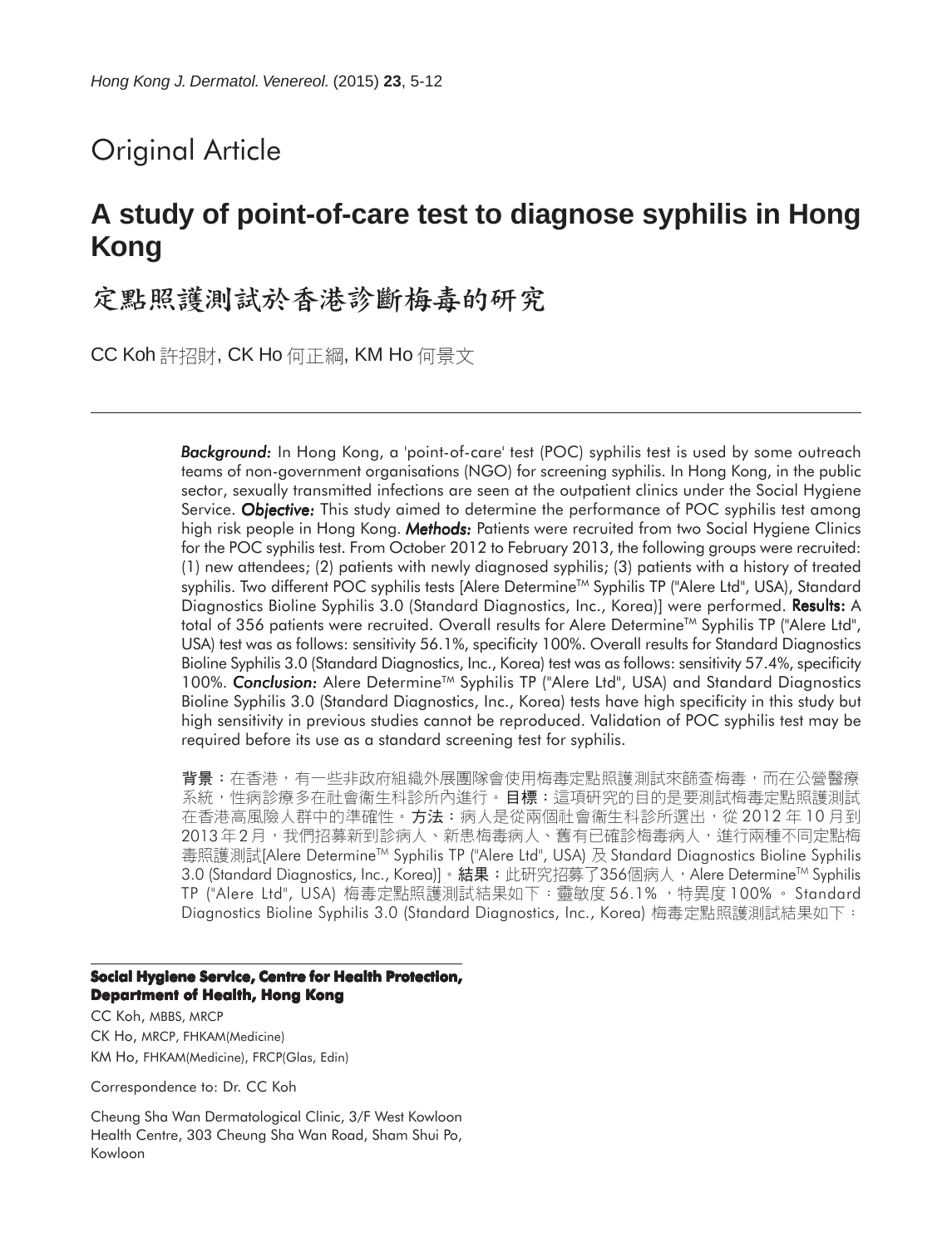靈敏度 57.4%, 特異度 100%。結論:在這項研究中, Alere Determine™ Syphilis TP ("Alere Ltd", USA)和 Standard Diagnostics Bioline Syphilis 3.0 (Standard Diagnostics, Inc., Korea) 梅毒定點照護測 試特異度高但靈敏度低於以往的研究。作爲標準的篩選梅毒測試前,梅毒定點照護測試的有效性 値得再作研究。

**Keywords:** Syphilis, point-of-care syphilis test, Social Hygiene Clinic, Hong Kong

關鍵詞:梅毒、梅毒定點照護測試、社會衞生科、香港

# **Introduction**

In recent years, a resurgence of syphilis has been observed in various parts of the world. In order to better control the transmission of syphilis, strategies such as "same day testing and treatment/referral" have been pioneered in outreach projects targeting high risk groups such as sex workers. "Point-of-care" (POC) testing of syphilis identifies positive cases in less than half an hour with same day treatment or referral to the proper health care facility. It enhances prevention via a single encounter with the target group and enables case finding, prompt treatment and hence shortens the duration of infectivity.

## **Objectives**

About twenty POC syphilis diagnostic tests are globally available in screening syphilis. The sensitivity and specificity of various POC syphilis tests using archived serum range from 84.5%- 97.7%, and 92.8%-98% respectively in a previous study (Table 1).<sup>1</sup> Alere Determine<sup>™</sup> Syphilis TP ("Alere Ltd", USA) and Standard Diagnostics Bioline Syphilis 3.0 (Standard Diagnostics, Inc., Korea) tests are widely used in Hong Kong but there are no local studies on the use of POC syphilis test in Hong Kong. This study aimed to: (a) study the utility of POC test in screening syphilis among high risk people in Hong Kong, (b) study the diagnostic performance of two different brands of POC syphilis tests commonly used in Hong Kong.

# **Methods**

#### *Setting of study*

POC syphilis tests were performed from October 2012 to January 2013 in two Social Hygiene Clinics (Yau Ma Tei and Yung Fung Shee Social Hygiene Clinics). Patients above 18 years old with newly diagnosed syphilis, treated syphilis and new

**Table 1.** Sensitivity and specificity results for different POC syphilis tests (using sera) in a previous study<sup>1</sup>

| <b>POC syphilis test</b>                                                      | <b>Sensitivity</b> | <b>Specificity</b> |
|-------------------------------------------------------------------------------|--------------------|--------------------|
| Abbott Determine Syphilis TP ("Abott Laboratories", UK)                       | 97.2%              | 94.1%              |
| Standard Diagnostics Bioline Syphilis 3.0 (Standard Diagnostics, Inc., Korea) | 95%                | 94.9%              |
| Fujirebio Espline® TP (Fujirebio Inc, Japan)                                  | 97.7%              | 93.4%              |
| Diesse Syphilis Fast (Diesse Diagnostica, Italy)                              | 86%                | 92.8%              |
| Omega Visitect Syphilis (Omega Diagnostics Ltd, UK)                           | 85%                | 98%                |
| Qualpro Syphicheck-WB (Qualpro Diagnostics, India)                            | 84.5%              | 97.7%              |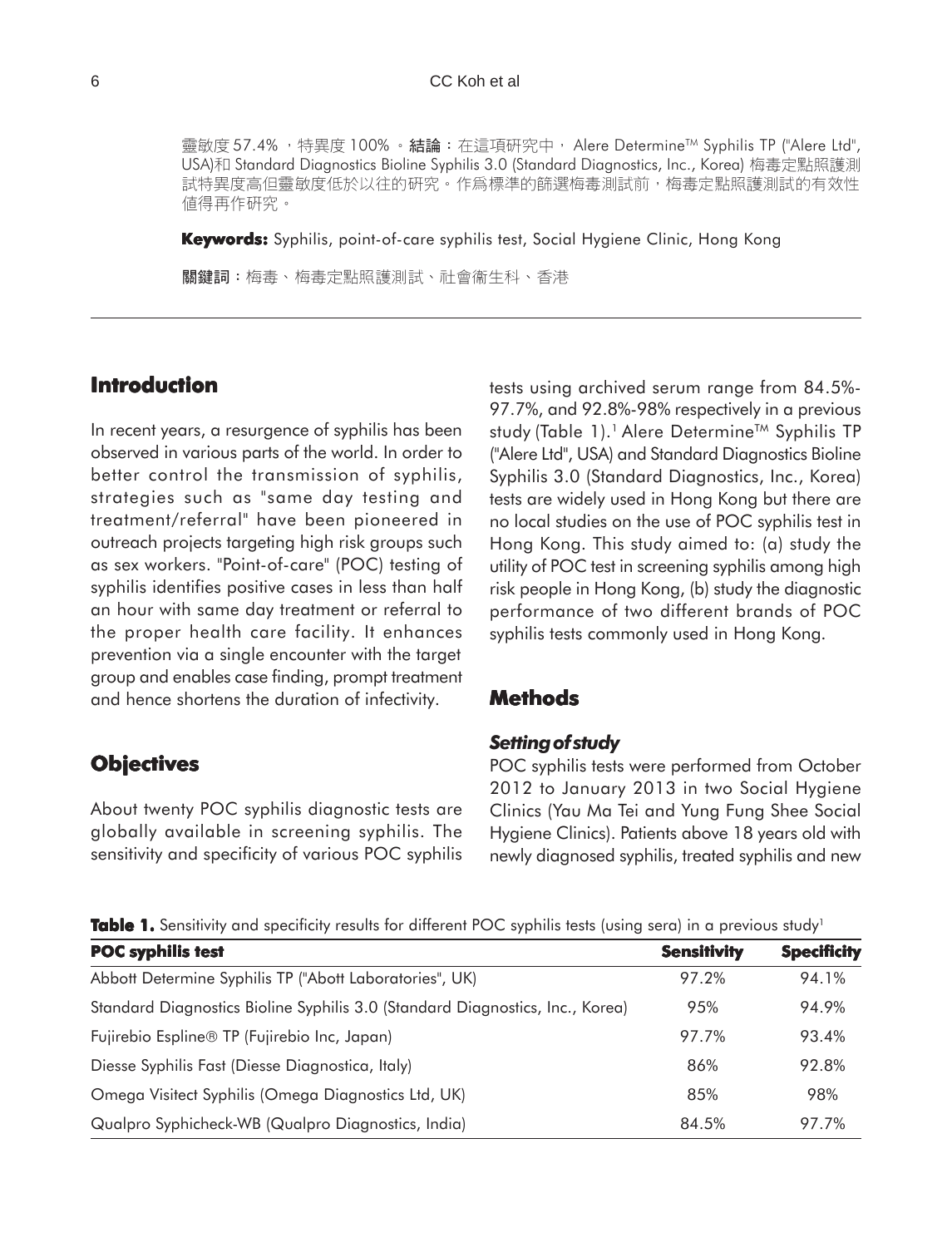patients attending these two social hygiene clinics were invited to join the study. Patients with syphilis were assigned to the "Syphilis group" and those without syphilis were assigned to the "Control group". Two POC syphilis tests were done for all patients: Alere Determine<sup>™</sup> Syphilis TP ("Alere Ltd", USA) Test and Standard Diagnostics Bioline Syphilis 3.0 (Standard Diagnostics, Inc., Korea) Test. The diagnosis of syphilis is made according to a standardised case definition used by Social Hygiene Service (SHS): positive dark-ground examination for spirochaete in genital ulcers or positive syphilis serology test (two positive specific *Treponemal pallidum* tests) with relevant clinical history and physical signs.

#### *Procedures of POC syphilis test*

Blood sample by venipuncture/finger stick (if no concomitant blood taking during the same visit) were collected and transferred to the sample well of the test kits by ethylenediaminetetraacetic acid (EDTA) capillary tube. Assay diluent was added and the test results were read at 15 minutes for both POC syphilis tests. Red bars may appear in both control windows (labelled "Control") and patient window (labelled "Patient") of the strip. A red bar in the control window validated the test and any visible red colour in the patient window was interpreted as positive. Absence of a red bar in patient window of the strip was interpreted as negative. If there was no red bar in the control window of the strip, the result was invalid/ indeterminate.2,3 Results were read by a trained nurse and counterchecked by the medical officer if necessary.

### *Statistical analysis*

Differences in basic demographic characteristics, between the "syphilis" and "control" groups were compared by using Chi-square test and Mann-Whitney U test. Any p value <0.05 was considered statistically significant. The sensitivities, specificities, positive predictive values and negative predictive values for the presence of syphilis detected by POC syphilis tests (Alere Determine™ Syphilis TP and Standard Diagnostics Bioline Syphilis 3.0) were reported with reference to diagnostic criteria adopted in SHS. Calculation of the sample size showed that the required number of subjects should be 135 in the "syphilis group" and 135 in the "control group" for a statistical power of 80% in rejecting the null hypothesis that the sensitivity and specificity of POC syphilis test were both 90% of those of the reference test.

## **Results**

A total of 356 patients underwent the POC syphilis test. Results are shown in Tables 2-6.

Among 162 syphilis patients in the "POC syphilis test" study, 109 (67.3%) patients were diagnosed as late latent syphilis (LLS) and 13(8%) patients were diagnosed as early latent syphilis (ELS). Nineteen (11.7%) patients were diagnosed as secondary syphilis (SS) and 20 (12.3%) patients were diagnosed as primary syphilis (PS). One (0.006%) patient had neurosyphilis. The overall sensitivity and specificity of Alere Determine<sup>™</sup> Syphilis TP ("Alere Ltd", USA) test were 56.1% and 100% respectively. The sensitivity and specificity of the Alere Determine<sup>™</sup> Syphilis TP ("Alere Ltd", USA) test for newly diagnosed syphilis without previous treatment was 64.1% and 100% respectively. The sensitivity and specificity of Alere Determine<sup>™</sup> Syphilis TP ("Alere Ltd", USA) test for patients with treated syphilis were 53.4% and

|           |  | <b>Table 2.</b> Table of patients with "POC syphilis test" |  |  |
|-----------|--|------------------------------------------------------------|--|--|
| performed |  |                                                            |  |  |

|                                                    | <b>Category</b><br>of patient | <b>Number</b><br>of patients |
|----------------------------------------------------|-------------------------------|------------------------------|
| New syphilis patients                              | Syphilis group                | 41                           |
| Treated syphilis patients                          | Syphilis group                | 121                          |
| New patients attending<br>clinics without syphilis | Control group                 | 194                          |
| Total number of patients                           |                               | 356                          |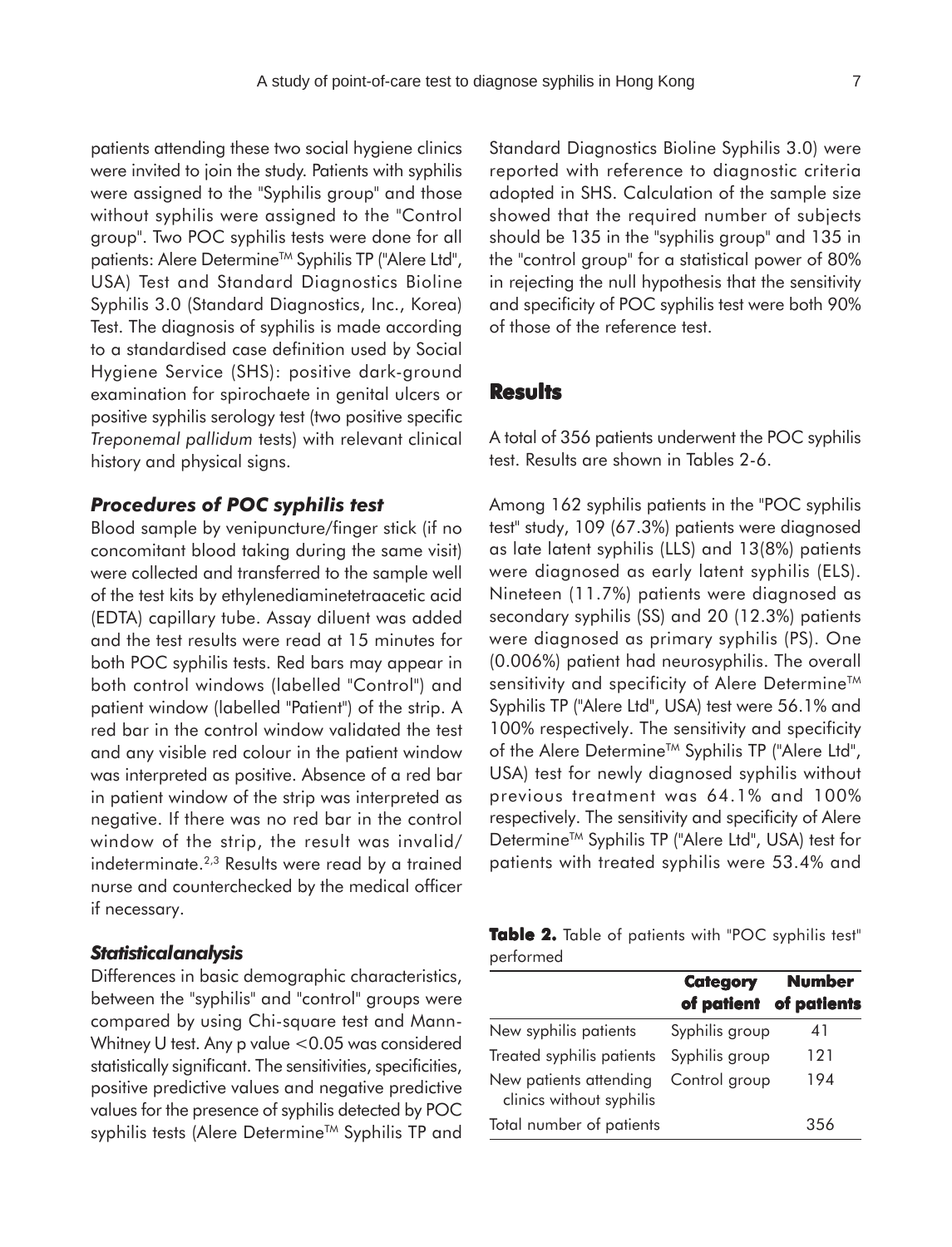100% respectively. In patients with newly diagnosed syphilis, the sensitivities of Alere Determine<sup>™</sup> Syphilis TP ("Alere Ltd", USA) test for PS, ELS, LLS were 62.5%, 66.67 %, 58.61% respectively (Table 4). The overall sensitivity and specificity of Standard Diagnostics Bioline Syphilis 3.0 (Standard Diagnostics, Inc., Korea) test were 57.4% and 100% respectively. The sensitivity and specificity of Standard Diagnostics Bioline Syphilis 3.0 (Standard Diagnostics, Inc., Korea) test for newly diagnosed syphilis without treatment was 63.4% and 100% respectively. The sensitivity and specificity of Standard Diagnostics Bioline Syphilis 3.0 (Standard Diagnostics, Inc., Korea) test for patients with treated syphilis was 55.4% and 100% respectively. In patients with newly diagnosed syphilis, the sensitivities of Standard Diagnostics Bioline Syphilis 3.0 (Standard Diagnostics, Inc., Korea) test for PS, ELS and LLS were 62.5%, 66.67% and 62.07% respectively (Table 5).

## **Discussion**

## *Principles of point-of-care syphilis test in screening syphilis*

Both Alere Determine<sup>™</sup> Syphilis TP ("Alere Ltd", USA) and Standard Diagnostics Bioline Syphilis 3.0 (Standard Diagnostics, Inc., Korea) tests are immunochromatographic assays for the qualitative detection of treponemal antibodies.4 Antibodies are transported by capillary flow to test line of strips with the help of a buffer. An EDTA capillary tube was used to transfer blood specimen to prevent coagulation. Antibodies in specimens bound to specific surface antigens of *Treponemal pallidum* in the test line and appear as a visible line due to dye bound to anti-immunoglobulin.<sup>1</sup> Alere Determine<sup>™</sup> Syphilis TP ("Alere Ltd", USA) test contains a membrane strip pre-coated with recombinant *Treponema pallidum* antigens 47 kDa on the test band region and involeves the detection of

|  |  |  |  | Table 3. Age and gender distribution of all 356 patients in "POC syphilis test" study |  |  |  |  |  |  |  |  |  |
|--|--|--|--|---------------------------------------------------------------------------------------|--|--|--|--|--|--|--|--|--|
|--|--|--|--|---------------------------------------------------------------------------------------|--|--|--|--|--|--|--|--|--|

|                        |        | <b>Syphilis</b>        | <b>Control</b> | Total        |                |  |
|------------------------|--------|------------------------|----------------|--------------|----------------|--|
| <b>Characteristics</b> |        | $(n=162)$<br>$(n=194)$ |                | $(n=356)$    | <b>P-value</b> |  |
| Average age (years)    |        | $52(35-65)$            | $35(25-48)$    | 41 (29-57)   | 0.000          |  |
| Sex                    | Female | 18 (11.11%)            | 14 (7.22%)     | 32 (8.99%)   | 0.201          |  |
|                        | Male   | 144 (88.89%)           | 180 (92.78%)   | 324 (91.01%) |                |  |

| <b>Table 4.</b> Performance of Alere Determine™ Syphilis TP ("Alere Ltd", USA) test in this study |  |  |  |
|---------------------------------------------------------------------------------------------------|--|--|--|
|---------------------------------------------------------------------------------------------------|--|--|--|

|                    | <b>Sensitivity</b>       | <b>Specificity</b>   |
|--------------------|--------------------------|----------------------|
| Overall            | 56.05% (CI 48.23-63.58%) | 100% (CI 98.06-100%) |
| New/untreated      | 64.10% (CI 48.42-78.26%) | 100% (CI 98.06-100%) |
| Old/treated        | 53.38% (CI 44.42-62.14%) | 100% (CI 98.06-100%) |
| Stage of syphilis  | (Newly diagnosed)        |                      |
| Primary syphilis   | 62.5% (CI 30.57-86.32%)  | 100% (CI 98.06-100%) |
| Secondary syphilis |                          |                      |
| ELS                | 66.67% (CI 20.77-93.85%) | 100% (CI 98.06-100%) |
| LLS                | 58.61% (CI 40.74-74.49%) | 100% (CI 98.06-100%) |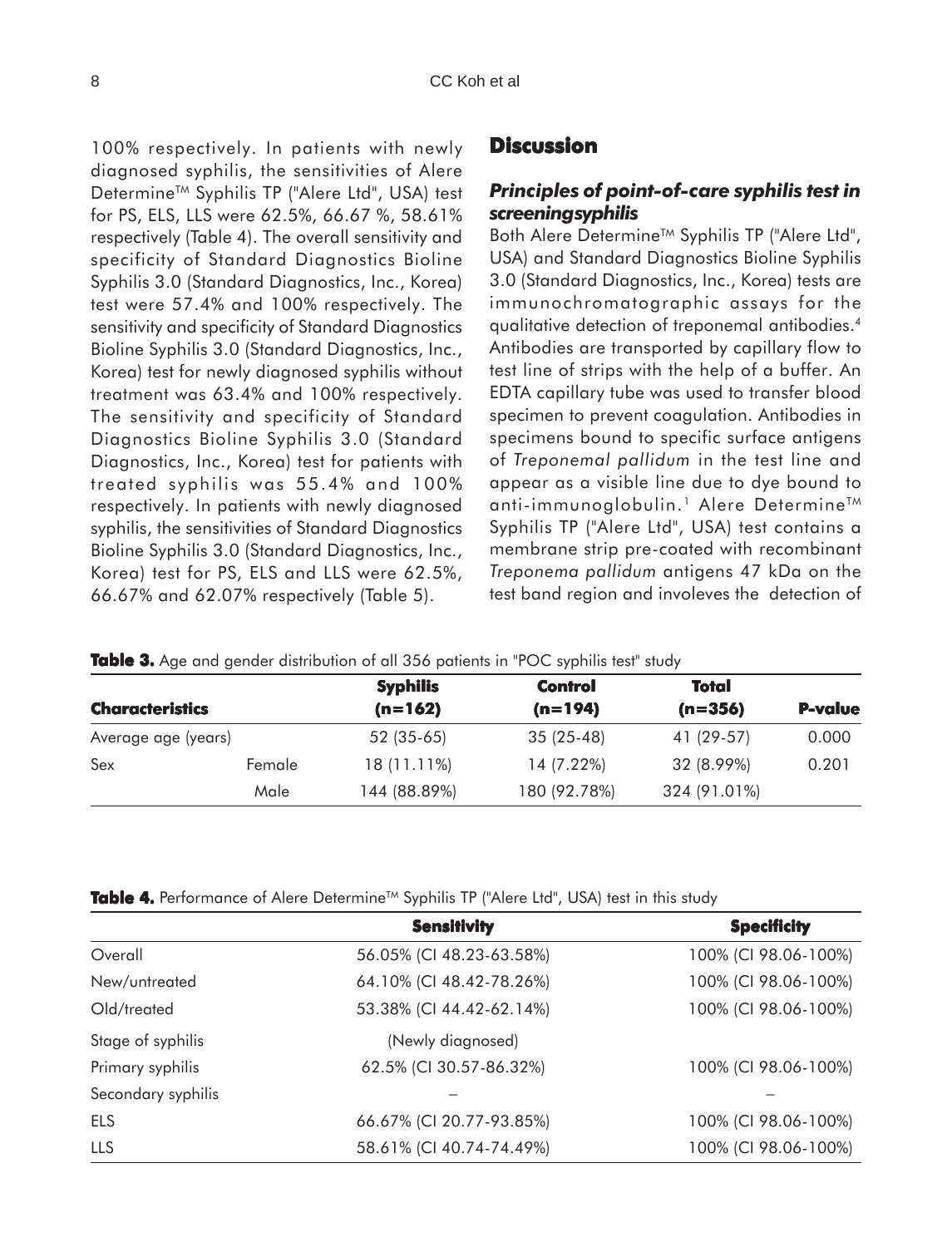antibodies of all isotypes (IgG, IgA and IgM) against *Treponema pallidum*. 1 Assay diluent is a phosphate buffer.5 Standard Diagnostics Bioline Syphilis 3.0 (Standard Diagnostics, Inc., Korea) contains a membrane strip pre-coated with recombinant *Treponema pallidum* antigens (15 kDa, 17 kDa) on the test band region and involves the detection of antibodies of all isotypes ( IgG, IgA and IgM) against *Treponema pallidum*. The assay diluent is Tris-HCl buffer.5 The implication of point-of-care syphilis test is that it allows health workers to provide immediate and confidential test results,<sup>6</sup> and to provide a strategy of "Same-day Testing and Treatment" (STAT) for syphilis.

# *Performance of Determine and Bioline pointof-care syphilis test*

A total of 356 patients underwent the POC syphilis test. The overall performance (sensitivity, specificity) of Alere Determine™ Syphilis TP ("Alere Ltd", USA) and Standard Diagnostics Bioline Syphilis 3.0 (Standard Diagnostics, Inc., Korea) tests were similar. The specificity for both Alere Determine<sup>™</sup> Syphilis TP ("Alere Ltd", USA) and Standard Diagnostics Bioline Syphilis 3.0 (Standard Diagnostics, Inc., Korea) tests were 100%. However, the sensitivity of Alere Determine<sup>™</sup> Syphilis TP ("Alere Ltd", USA) (64.1%) and Standard Diagnostics Bioline Syphilis 3.0 (Standard Diagnostics, Inc., Korea) (63.41%) syphilis tests for newly diagnosed syphilis patients were low in this study.

# *Other studies on the performance of pointof-care syphilis test*

In contrast to a previous study of six POC syphilis tests done (with serum) in 2003 (sensitivity 85- 98%, specificity 93-98% for six different POC syphilis tests) (Table 1), the sensitivity of the current POC syphilis study is lower than that expected in this study.<sup>1</sup> In fact, different studies showed a discrepancy in the test performance (Table 6) and the sensitivity of POC syphilis tests (using whole blood) may actually be lower than expected. A multi-centre evaluation of four POC syphilis tests (Abbott Determine, Omega Visitect Syphilis, Qualpro Syphicheck-WB, Standard Diagnostics Bioline 3.0) was done with 2335 patients at four sites (Brazil, China, Haiti and Tanzania) in 2004.7 Tests were performed using whole blood in the clinic and serum in the laboratory. The specificity of each POC syphilis test was >95% at each site. Sensitivities varied from 64-100% and in most cases these were lower when whole blood instead of serum was used. With whole blood, the sensitivity and specificity of Abbott Determine Syphilis TP ("Abbott Ltd", Japan) test were 59.6- 88.5% and 97.9-99.4% respectively. With serum, the sensitivity and specificity of Abbott Determine

|                    | <b>Sensitivity</b>       | <b>Specificity</b>   |
|--------------------|--------------------------|----------------------|
| Overall            | 57.41% (CI 49.71-64.76%) | 100% (CI 98.06-100%) |
| New/untreated      | 63.41% (CI 48.12-76.41%) | 100% (CI 98.06-100%) |
| Old/treated        | 55.37% (CI 46.49-63.93%) | 100% (CI 98.06-100%) |
| Stage of syphilis  | (Newly diagnosed)        |                      |
| Primary syphilis   | 62.5% (CI 30.57-86.32%)  | 100% (CI 98.06-100%) |
| Secondary syphilis |                          |                      |
| <b>ELS</b>         | 66.67% (CI 20.77-93.85%) | 100% (CI 98.06-100%) |
| <b>LLS</b>         | 62.07% (CI 44-77.31%)    | 100% (CI 98.06-100%) |

**Table 5.** Performance of Standard Diagnostics Bioline Syphilis 3.0 (Standard Diagnostics, Inc., Korea) test in this study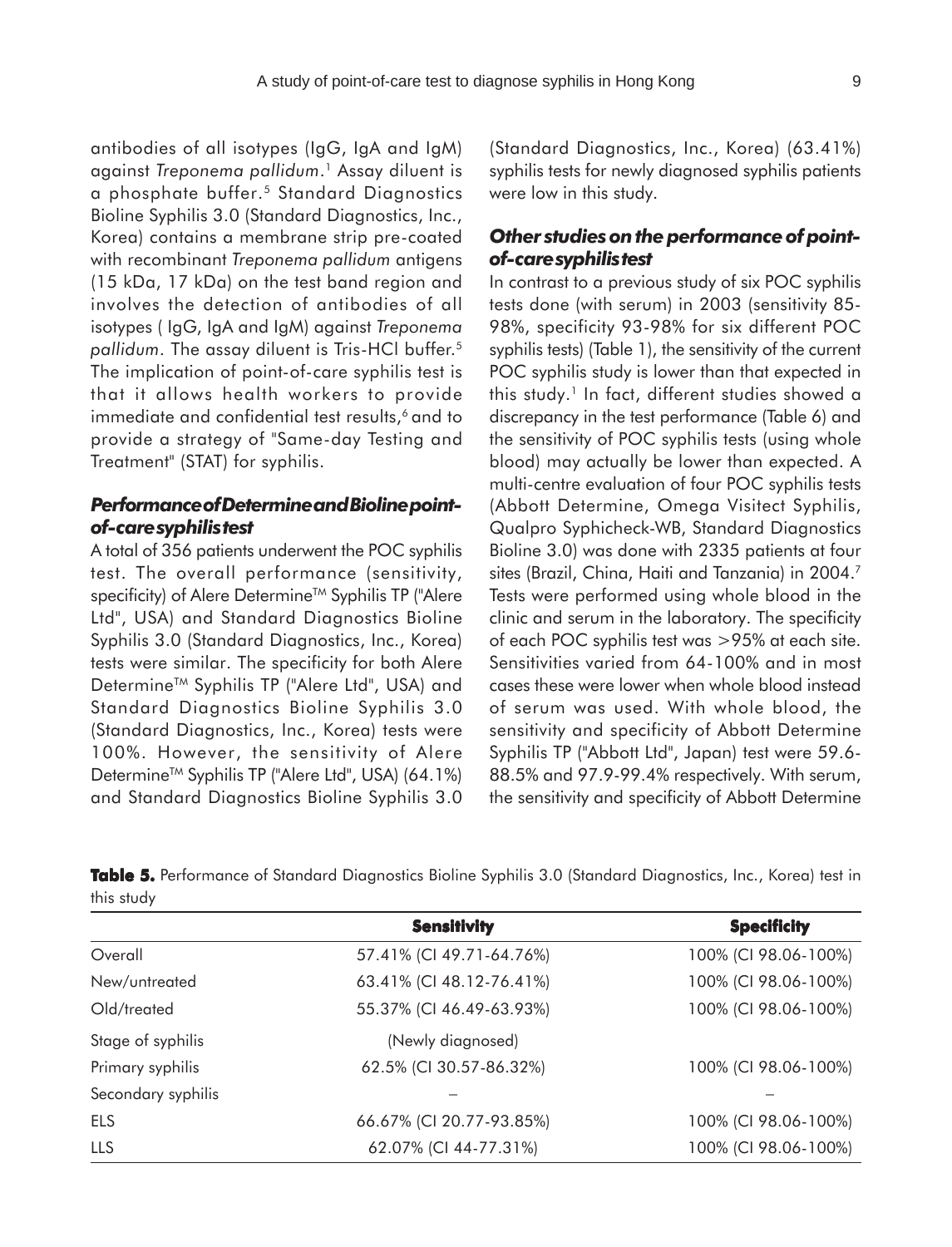Syphilis TP ("Abbott Ltd", Japan) test were 88.5- 100% and 95.7-98.9% respectively. With whole blood, the sensitivity and specificity of Standard Diagnostics Bioline syphilis 3.0 (Standard Diagnostics, Korea) were 85.7-100% and 98.1- 99.4% respectively. With serum, the sensitivity and specificity of Standard Diagnostics Bioline syphilis 3.0 (Standard Diagnostics, Korea) were 90.2- 100% and 95.5-99.4% respectively.7 The low sensitivity of whole blood POC syphilis test in this study is not totally inconsistent with the finding of a lower sensitivity of whole blood POC syphilis test in previous studies.<sup>7</sup>

In a Visitect POC syphilis test study in 2008, 510 patients attending sexually transmitted disease clinics in Manaus, Brazil, were screened using finger prick blood samples tested with Visitect POC syphilis test. The sensitivity, specificity, positive and negative predictive values of Visitect POC syphilis test were 57% (95% CI 45.8 to 66.7%), 99% (95% CI 97.0 to 99.6%), 91% (95% CI 80.0 to 96.7%) and 91% (95% CI 88.0 to 93.5%) respectively.8 Another Visitect POC syphilis test study was done in Brazil in 2011 for 712 pregnant women using whole blood obtained by finger prick. The sensitivity, specificity, positive and negative predictive values were 62.5% (95% CI: 38.6- 81.5%), 99.1% (95% CI: 98.1-99.6%), 62.5% (95% CI: 38.6-81.5%) and 99.1% (95% CI: 98.1- 99.6%) respectively.<sup>9</sup> The sensitivity of Visitect POC syphilis test was  $85\%$  in the 2003 study,<sup>1</sup> and Visitect POC syphilis test was found to have a low sensitivity in field use.<sup>9</sup>

In a study of Syphicheck-WB POC syphilis test done in 2009, 1614 female sex workers attending sexually transmitted disease clinics in Bangalore, India had POC syphilis screening using finger-prick whole blood.<sup>10</sup> The sensitivity and specificity of the Syphicheck-WB POC syphilis test were 70.8% (95% CI 62.7 to 79.0%) and 97.8% (95% CI 97.1 to 98.5%) respectively.10 The sensitivity of Syphicheck-WB POC syphilis test was 84.5% in the 2003 study.<sup>1</sup> In fact, the Syphicheck-WB POC syphilis test using finger-prick whole blood has a relatively low sensitivity in detecting syphilis.<sup>10</sup>

**Table 6.** Summary of sensitivity of different POC syphilis tests in previous studies

| <b>Year</b> | Test                                                                                          | <b>Sensitivity</b> | <b>Sensitivity</b> |
|-------------|-----------------------------------------------------------------------------------------------|--------------------|--------------------|
|             |                                                                                               | (whole blood)      | (serum)            |
| 2003        | Abbott Determine Syphilis TP<br>("Abott Laboratories", UK) <sup>1</sup>                       |                    | 97.2%              |
| 2004        | Abbott Determine Syphilis TP<br>("Abott Laboratories", UK) <sup>7</sup>                       | 59.6-88.5%         | 88.5-100%          |
| 2003        | Standard Diagnostics Bioline Syphilis 3.0<br>(Standard Diagnostics, Inc., Korea) <sup>1</sup> |                    | 95%                |
| 2004        | Standard Diagnostics Bioline Syphilis 3.0<br>(Standard Diagnostics, Inc., Korea) <sup>7</sup> | 85.7-100%          | 90.2-100%          |
| 2003        | Omega Visitect Syphilis (Omega Diagnostics Ltd, UK) <sup>1</sup>                              |                    | 85%                |
| 2008        | Omega Visitect Syphilis (Omega Diagnostics Ltd, UK) <sup>8</sup>                              | 57%                |                    |
| 2011        | Omega Visitect Syphilis (Omega Diagnostics Ltd, UK) <sup>9</sup>                              | 62.5%              |                    |
| 2003        | Qualpro Syphicheck-WB (Qualpro Diagnostics, India) <sup>1</sup>                               |                    | 84.5%              |
| 2009        | Qualpro Syphicheck-WB (Qualpro Diagnostics, India) <sup>10</sup>                              | 70.8%              |                    |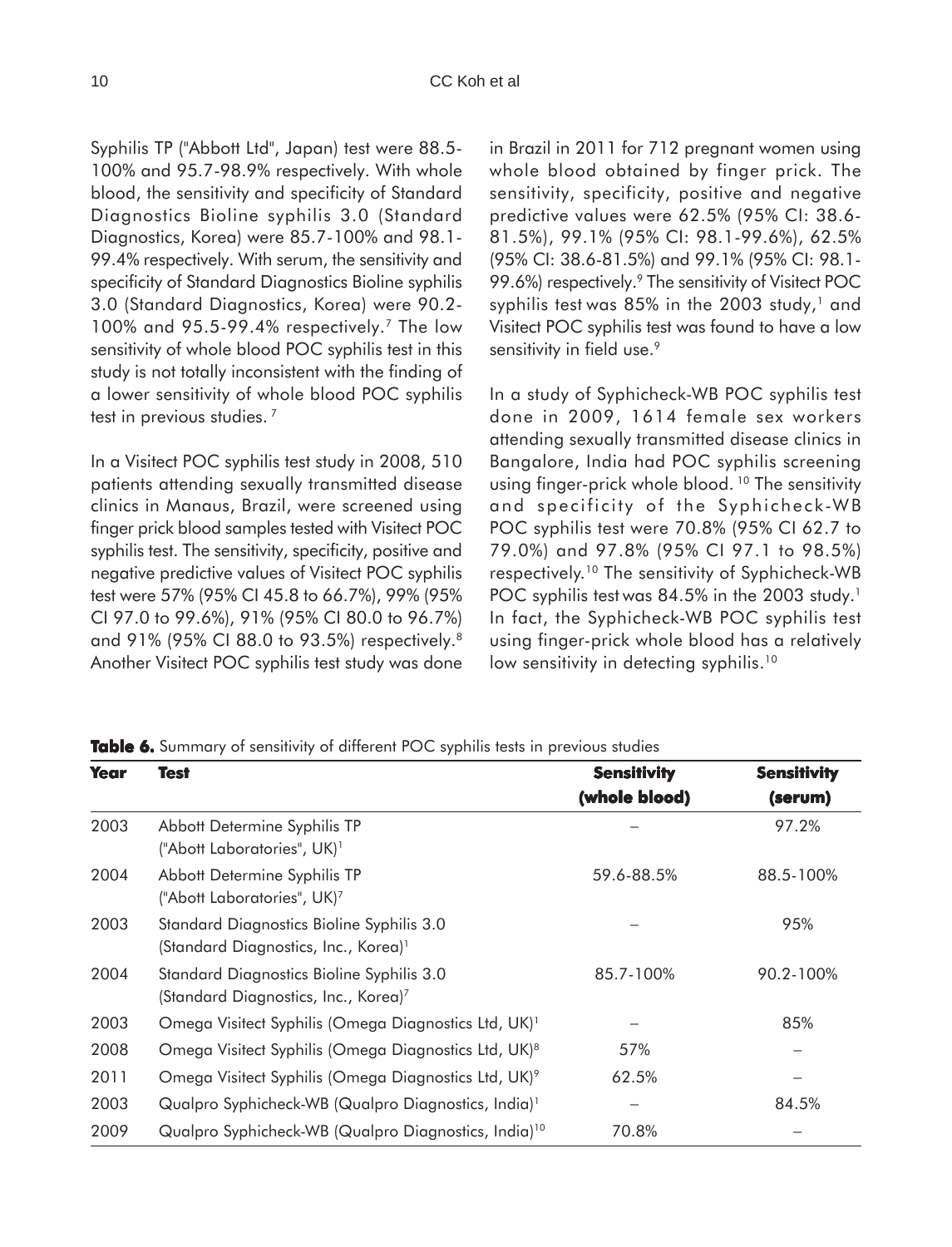# *Evaluation of the performance of Alere DetermineTM Syphilis TP ("Alere Ltd", USA) and Standard Diagnostics Bioline Syphilis 3.0 (Standard Diagnostics, Inc., Korea) tests*

In contrast to the previous study of POC syphilis test in 2003, (sensitivity 85-98%, specificity 93- 98%), the POC syphilis test in this study did not reproduce the high sensitivity results as quoted in previous studies.<sup>1</sup> In previous studies, the better performance of these tests was mostly based on serum specimens rather than whole blood specimens used in this study. The concentration of antibody is lower in whole blood than serum. The lower antibody concentration could decrease the sensitivity of the test by diminishing the strength of the antigen-antibody interaction that is responsible for producing a positive test. Besides, the performance of these tests was harder to read than using serum, with the sensitivity generally being lower.5,11,12 In fact, there are previous studies showing that the sensitivity of POC syphilis test was actually low when testing whole blood rather than serum specimens.7 The finding of low sensitivity of POC syphilis test in this study is not totally inconsistent with the finding of previous studies.7

Other possibilities for the low sensitivity of the POC syphilis tests in this study include the dilution of antibodies if excess buffer was used and coagulation of blood before application to the test strip. Excess buffer is unlikely as the quantity of buffer used was standardised (as recommended by the package insert). Besides, the problem of coagulation should be solved by the use of anticoagulant-coated capillary tubes which can be used during blood collection resulting in enhanced test sensitivity, as recommended by the package insert. <sup>10</sup> However, EDTA anticoagulant interfering with the antibody-antigen reaction is still possible.12 Furthermore, there may be variations in the quality control in antigen processing between brands of POC syphilis test kits from different countries and periods.<sup>1</sup>

#### *"ASSURED" criteria for POC syphilis test*

The Sexually Transmitted Diseases Diagnostics Initiative in the United Nations Children's Fund/ United Nations Development Programme/World Bank/World Health Organization Special Programme for Research and Training in Tropical Diseases, recently initiated a program for the evaluation of tests known by the acronym "ASSURED". This acronym ensures that tests are: "Affordable," "Sensitive", "Specific", "User-friendly", "Rapid and Robust", "Equipment-free", "Deliverable" to the developing countries.<sup>13,14</sup> A POC syphilis test with a good overall performance (sensitivity, specificity, positive predictive value, negative predictive value) is essential in screening syphilis. Patients may have a false sense of security and abandon regular standard laboratory screening of syphilis if the sensitivity of POC syphilis test is low. This indicates that validation of POC syphilis test may be required before its use as a standard screening test for syphilis. Local NGOs that are performing POC syphilis test should be made aware of the potential limitations.

## *Limitations of this study*

These results may need further exploration in view of the small sample size in the study. POC syphilis tests were performed in patients with treated syphilis and the effect of syphilis treatment on the performance of the tests was unknown. Besides, technical error in performing the tests cannot be excluded in this study. The sensitivity results of previous POC syphilis studies were not reproduced in this study. However, the results of POC syphilis tests in this study may only be applicable in this study and may not represent the actual sensitivity of POC syphilis test or reflect the whole picture.

#### *Conclusion and way forward*

Alere Determine<sup>™</sup> Syphilis TP ("Alere Ltd", USA) and Standard Diagnostics Bioline Syphilis 3.0 (Standard Diagnostics, Inc., Korea) syphilis tests have high specificity in this study but the high sensitivity quoted in previous studies could not be